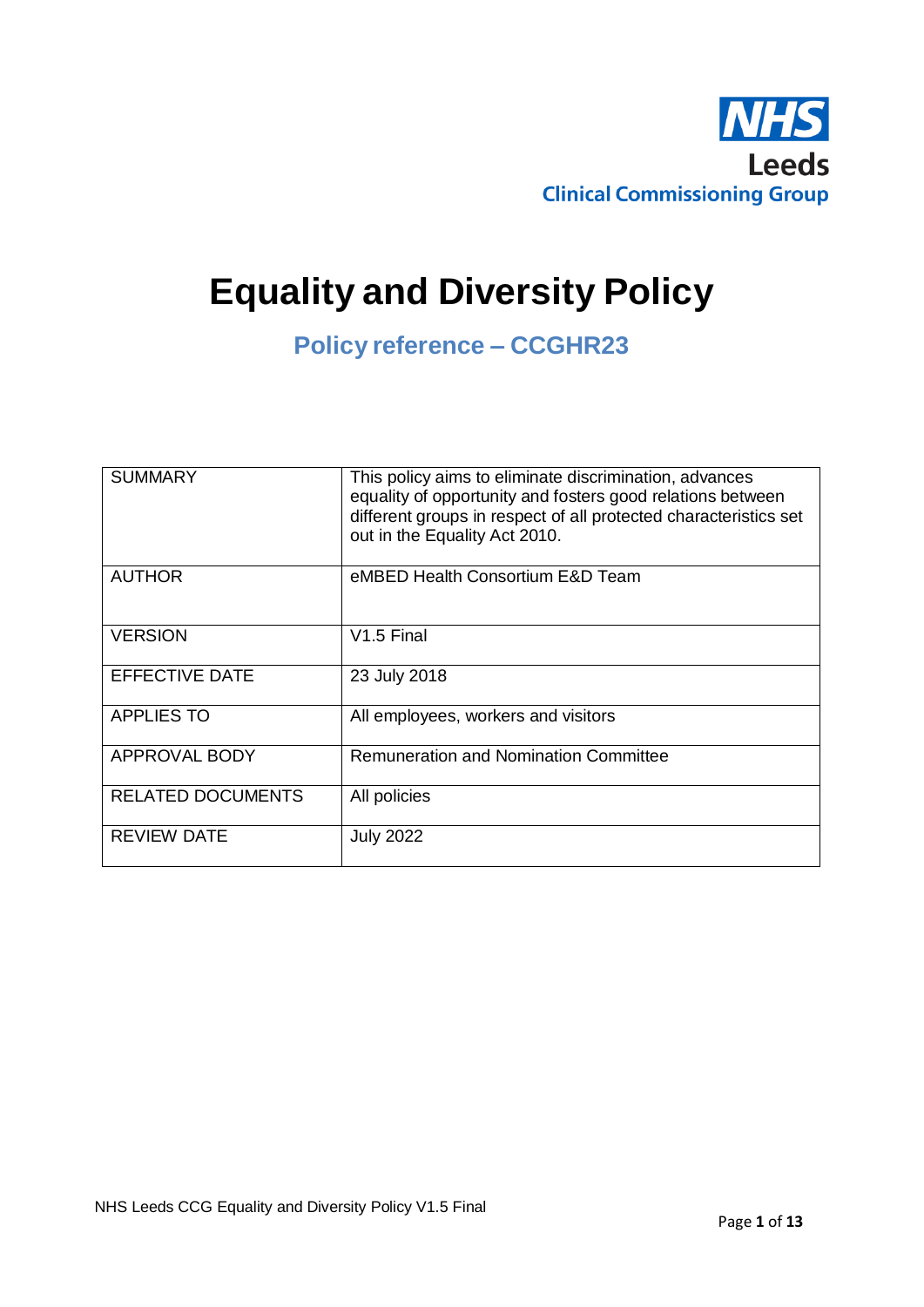# **VERSION CONTROL SHEET**

| <b>Version</b> | <b>Date</b> | <b>Author</b>                          | <b>Status</b> | <b>Comment</b>                                                                                                                                |
|----------------|-------------|----------------------------------------|---------------|-----------------------------------------------------------------------------------------------------------------------------------------------|
| 1.1            | 20/07/15    | Hannah Morris /<br><b>Sharon Moore</b> | Draft         |                                                                                                                                               |
| 1.2            | 09/09/15    | Hannah<br><b>Morris</b>                | Draft         | Comments from staff                                                                                                                           |
| 1.3            | 29/09/15    | <b>Hannah Morris</b>                   | Draft         | 9.4.2.2 updated following policy<br>sub group                                                                                                 |
| 1.4            | 12/10/2015  | Tazeem<br>Hanif                        | Final         | <b>Consultation with Trade Unions via</b><br>the collaborative Social Partnership<br>Forum.<br>Amendments and changes agreed<br>and ratified. |
| 1.5            | 23/05/2015  | Lynne<br>Carter/lan<br>Corbishley      | Final         | Updates in regard to GDPR<br>Full review of Policy with transition to<br>a single CCG                                                         |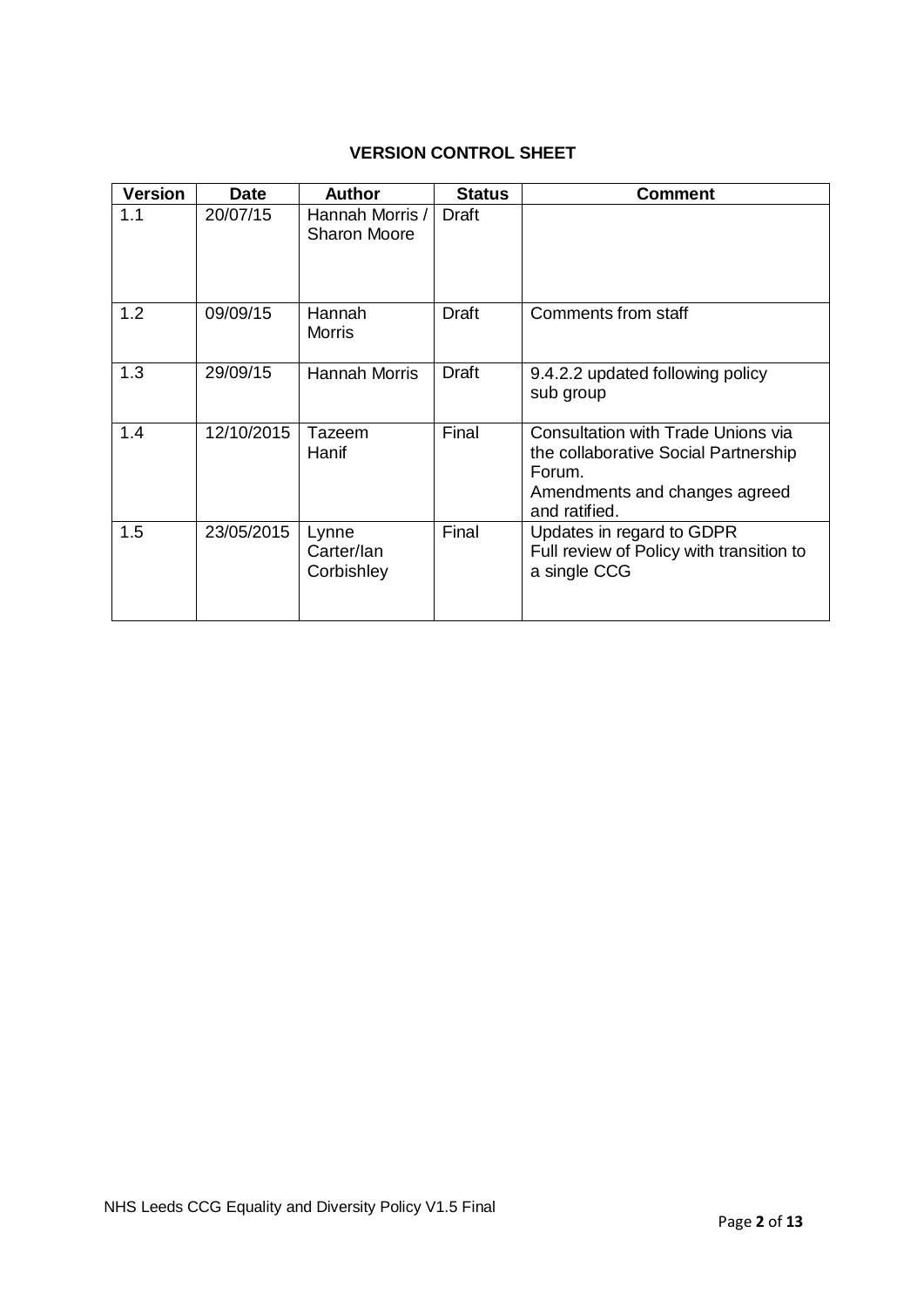# **CONTENTS**

| <b>Section</b> |                                                 | Page |
|----------------|-------------------------------------------------|------|
| 1.             | Purpose                                         | 4    |
|                | 2. Scope                                        | 4    |
|                | 3. Equality Statement                           | 4    |
|                | 4. Accountability                               | 4    |
| 5.             | Implementation and Monitoring                   | 4    |
|                | 6. Responsibilities                             | 5    |
|                | 7. Legal Liability                              | 6    |
| 8.             | <b>Definitions</b>                              | 6    |
|                | 9. Strategies for Achieving Equal Opportunities | 8    |
|                | 10. Monitoring                                  | 10   |
|                | 11. Procedure for Dealing with Complaints       | 10   |
|                | Appendix 1 - Equality Impact Assessment         | 11   |
|                |                                                 |      |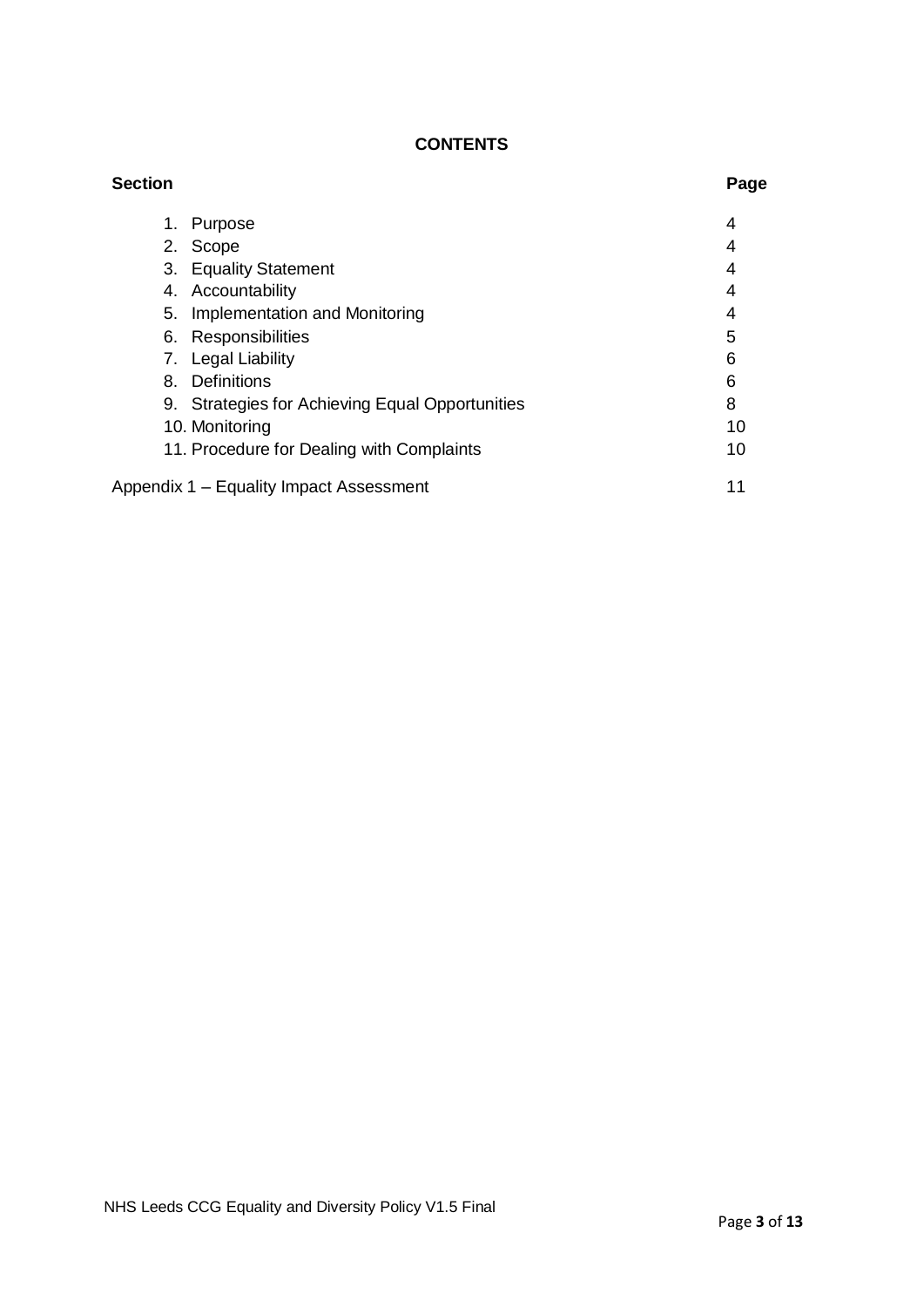# <span id="page-3-0"></span>**1. PURPOSE**

The aim of this policy is to ensure that NHS Leeds Clinical Commissioning Group (CCG) meets its obligations under the Equality Act 2010, upholding equality rights and welcoming diversity of all current and prospective employees in a meaningful way. The CCG is committed to respecting and valuing differences, treating people as individuals and creating a working culture and practices that harness differences for the benefit of the CCG and the workforce. The CCG recognises the importance of equal opportunity in respect of the provision of equal rights and in responding to specific needs in a sensitive and appropriate way so that opportunity is equitably shared and potential is fully realised. Every person will be treated with respect, fairness and dignity according to their needs and personal characteristics.

- 1.1 The policy will also ensure due regard for the following general aims of the Public Sector Equality Duty to:
	- Eliminate unlawful discrimination, harassment and victimisation and other conduct prohibited under the Act.
	- Advance equality of opportunity between people who share a relevant protected characteristic and people who do not share it.
	- Foster good relations between people who share a relevant protected characteristic and people who do not share it.
- 1.2 This policy relates to the CCG's workforce and to anyone applying to join the workforce. The CCG also has a legal duty to pay due regard to the three general aims above in respect of local patients, service users and communities.

## <span id="page-3-1"></span>**2. SCOPE**

2.1 This policy applies to all employees (including those on permanent and temporary contracts), contractors, sub-contractors, prospective employees and job applicants.

# <span id="page-3-2"></span>**3. EQUALITY STATEMENT**

In applying this policy, the CCG will have due regard for the need to eliminate unlawful discrimination**,** promote equality of opportunity**,** and provide for good relations between people of diverse groups, in particular on the grounds of the following characteristics protected by the Equality Act (2010); age, disability, gender, gender reassignment, marriage and civil partnership, pregnancy and maternity, race, religion or belief, and sexual orientation. In addition, the CCG will ensure that employees and job applicants are not unreasonably discriminated against on the basis of other characteristics including socioeconomic status, offending background, political affiliation and trade union membership.

3.1 An Equality Impact Assessment is used for all policies.

## <span id="page-3-3"></span>**4. ACCOUNTABILITY**

4.1 The Chief Officer is accountable for this policy.

## <span id="page-3-4"></span>**5. IMPLEMENTATION AND MONITORING**

5.1 The Remuneration and Nomination Committee is responsible for formal approval and monitoring compliance with this policy. Following ratification the policy will be shared with staff in the e-bulletin and will be available on the website. Relevant training will be

NHS Leeds CCG Equality and Diversity Policy V1.5 Final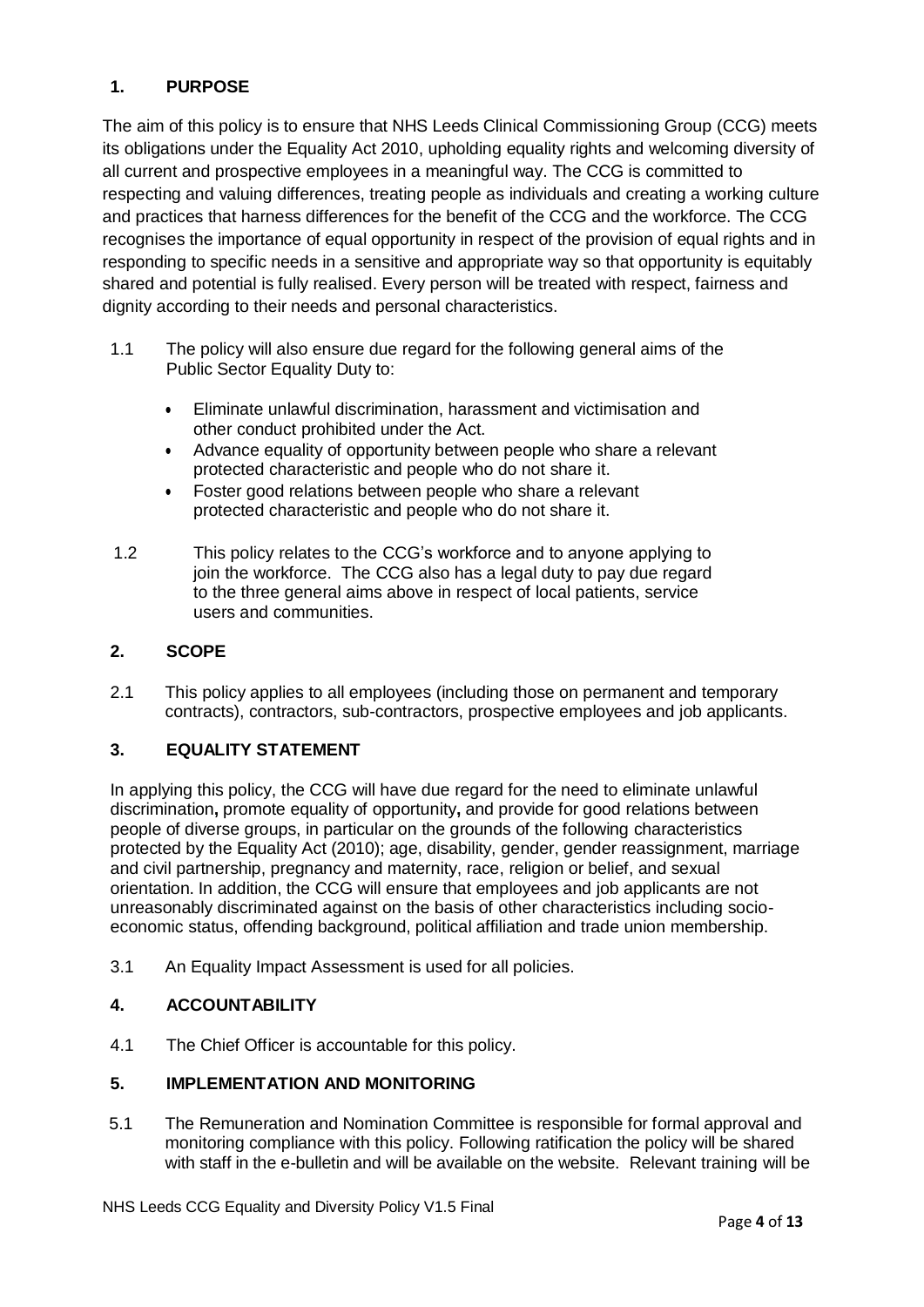provided by the relevant specialist.

- 5.2 The policy and procedure will be reviewed periodically by the Senior Management Team in conjunction with managers, Human Resource Representatives and Trade Union representatives where applicable. Where review is necessary due to legislative change, this will happen immediately.
- 5.3 The CCG is committed to ensuring that all personal information is managed in accordance with current data protection legislation, professional codes of practice and records management and confidentiality guidance. More detailed information can be found in the CCG's Confidentiality and Data Protection and related policies and procedures,

## <span id="page-4-0"></span>**6. RESPONSIBILITIES**

6.1 Good working relations are vital for the CCG to operate successfully and provide services. There is a joint responsibility for management, trade unions and employees to accept the responsibility of working together on issues in good faith and with the shared intention of facilitating good working relations.

## 6.2 **Employees**

- 6.2.1 It is the responsibility of employees to ensure that they:
	- Familiarise themselves and comply with the policy and arrangements;
	- Respect others for their contribution and diversity;
	- Pro-actively champion equality and diversity, and provide suggestions to enhance the working environment for everyone;
	- Inform their manager or HR if they become aware of any (potential) discriminatory practice;
	- Do not discriminate, victimise, harass or intimidate other staff or groups.

## 6.3 **Line Managers**

- 6.3.1 It is the responsibility of line managers to ensure that they:
	- Fully understand the needs of their staff and seek appropriate support to maximise the potential of all staff;
	- Exercise leadership in this field by pro-actively challenging discrimination and harassment, promoting equality and modelling exemplary behaviour that reinforces the CCG's values and commitment to equality and diversity,
	- Eliminate any unfair practices of which they are aware, whether or not a complaint has been made.
	- Work with staff and take speedy, appropriate and proportionate action to deal with any breaches of the policy, or behaviour that could lead to a breach of the policy or equality legislation.

## 6.4 **Workforce Team**

6.4.1 The Human Resource representative will provide advice and support on all aspects of this policy to ensure application and support. The Learning and Development representative will make managers aware of their team's statutory and mandatory training compliance.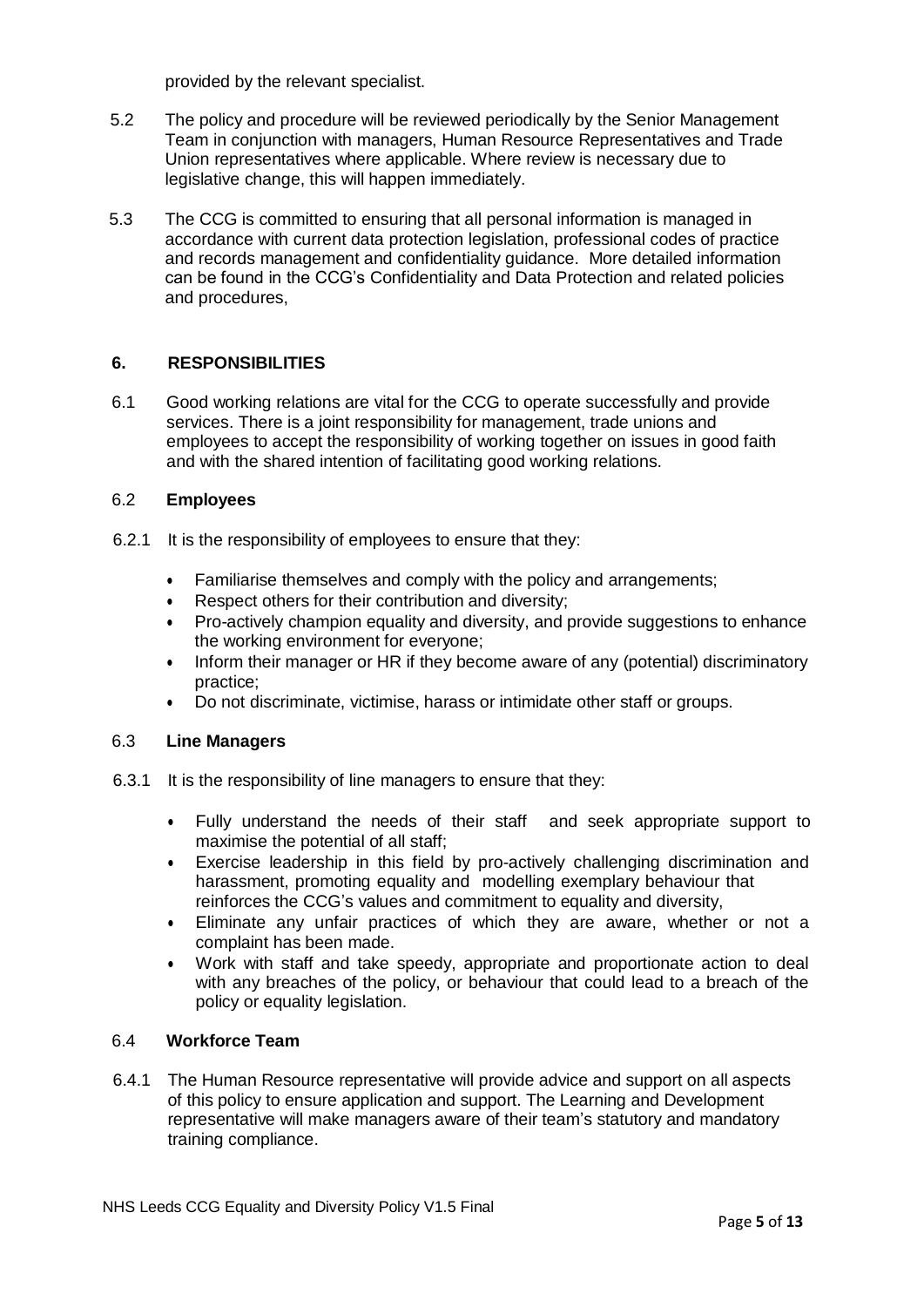#### 6.5 **Equality and Diversity Manager/ Lead**

6.5.1 The Equality and Diversity manager/ lead is responsible for providing expert advice and guidance to staff, managers and governing body/ board members on equality matters relating to their field of expertise.

## <span id="page-5-0"></span>**7. LEGAL LIABILITY**

- 7.1 The CCG may be liable for any act of unlawful discrimination committed by its employees during the course of their employment, unless it can be proved that all reasonable and practicable steps had been taken to prevent such an act from occurring. Individual employees can also be held personally liable for acts of unlawful discrimination. The CCG has a legal and moral responsibility for ensuring that discrimination does not occur.
- 7.2 Any deliberate act of discrimination, harassment or victimisation will be managed under the Acceptable Standards of Behaviour Policy and referred to the Disciplinary Policy and Procedure as appropriate.

## <span id="page-5-1"></span>**8. DEFINITIONS**

## 8.1 **Equality Act (2010)**

- 8.1.1 The Act harmonises and replaces previous equality legislation and ensures consistency in what employers need to do to make the workplace a fair environment to comply with the law. The act covers the nine protected characteristics listed below (please see the [good practice](https://www.equalityhumanrights.com/sites/default/files/good_equality_practice_for_employers_equality_policies_equality_training_and_monitoring.pdf) guide for further information) :
	- Age
	- **•** Disability
	- Gender Reassignment
	- Marriage and Civil Partnership
	- Pregnancy and Maternity
	- Race
	- Religion or Belief
	- Sex
	- Sexual Orientation

#### 8.2 **Direct Discrimination**

8.2.1 Direct discrimination occurs when someone is treated less favourably than another person because of a protected characteristic they have or are thought to have (see perception discrimination below), or because they associate with someone who has a protected characteristic (see discrimination by association below).Discrimination is only permitted in very limited circumstances if there is a genuine occupational requirement for an individual to have a particular characteristic.

#### 8.3 **Discrimination by Association**

8.3.1 This is direct discrimination against someone because they associate with another person who possesses a protected characteristic.

## 8.4 **Discrimination by Perception**

8.4.1 This is direct discrimination against an individual because others think they possess a particular protected characteristic. It applies even if the person does not actually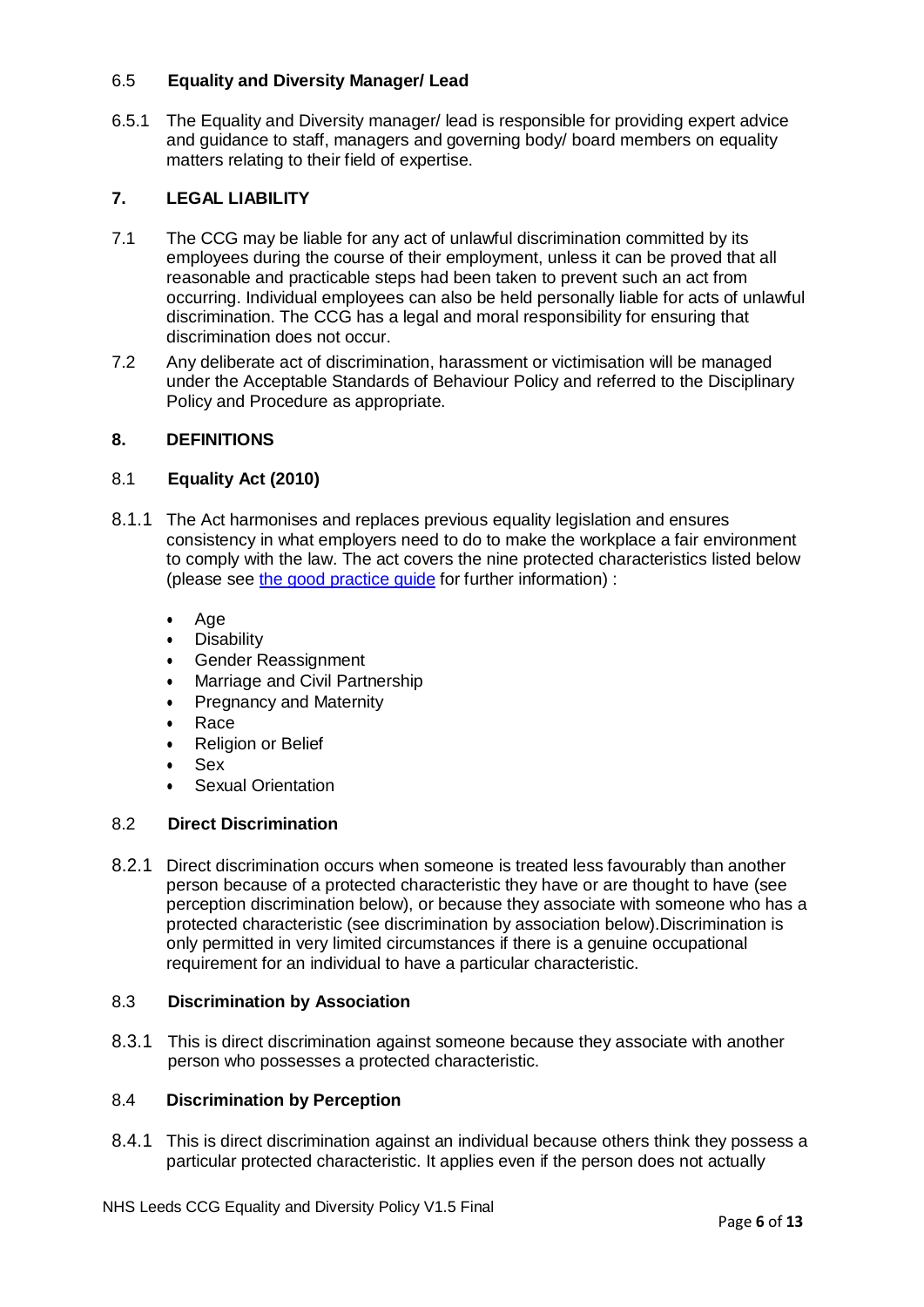possess that characteristic.

#### 8.5 **Indirect Discrimination**

8.5.1 Indirect discrimination can occur when you have a condition, rule, policy or even a practice in your company that applies to everyone but particularly disadvantages people who share a protected characteristic. Indirect discrimination can be justified if you can show that you acted reasonably in managing your service responsibilities, i.e. that it is 'a proportionate means of achieving a legitimate aim'.

#### 8.6 **Victimisation**

8.6.1 This takes place when a person is treated less favourably than others in the same circumstances because it is suspected or known that he/she has brought proceedings under one of the Acts or has given evidence or information relating to such proceedings or alleged that discrimination has occurred.

#### 8.7 **Harassment**

8.7.1 Harassment is unwanted conduct related to a relevant protected characteristic, which has the purpose or effect of violating an individual's dignity or creating an intimidating, hostile, degrading, humiliating or offensive environment for that individual*.*

#### 8.8 **Third Party Harassment**

8.8.1 Where employees are subject to harassment by people who are third parties such as patients, the CCG must take reasonable steps to prevent the harassment from happening again once it has been made aware it has taken place.

#### 8.9 **Disability**

8.9.1 This is defined as someone who 'has a physical or mental impairment which has a substantial and long term adverse effect on his/her ability to carry out normal day to day activities'.

#### 8.10 **Reasonable Adjustment**

8.10.1 The CCG is required to consider reasonable adjustments in the workplace where a disabled person would otherwise be put at a substantial disadvantage compared with their colleagues. What is "reasonable" depends on the individual circumstances of the case. It would have to be practicable, effective and within the scope of the CCG's financial and human resources.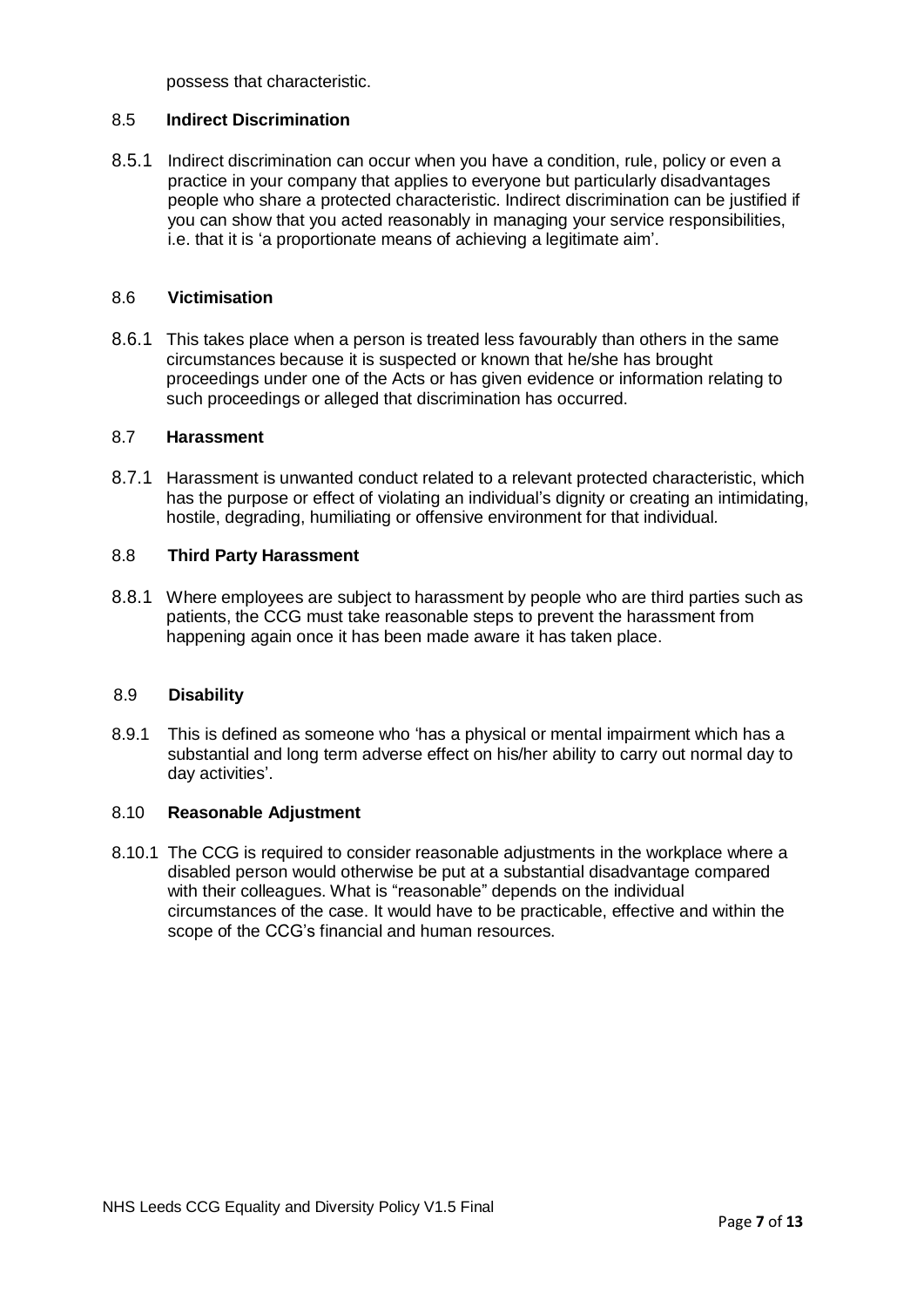# **9. STRATEGIES FOR ACHIEVING EQUALITY OF OPPORTUNITY**

## 9.1 **Training and Development**

- 9.1.1 All staff are required to undertake statutory and mandatory E-learning in equality and diversity. Further face to face equality and diversity training will also be provided to staff where a more in depth understanding is required to fulfil their role in the context of the CCG.
- 9.1.2 The CCG is also committed to ensuring that all staff have equal opportunity in accessing training and development opportunities. Further information can be found in the Education, Training and Development Policy.

## 9.2 **Disability**

- 9.2.1 The CCG has made the following specific commitments to which all staff must adhere as a Disability Confident Employer for which we are currently accredited and regularly assessed and as such we commit:
	- To interview all disabled applicants who meet the minimum criteria for a job vacancy and consider them on their abilities.
	- To ensure there is a mechanism/reference group in place to discuss, at any time, but at least once a year, with disabled employees what the organisation can do to support disabled employees and to understand better the non-visible barriers they face, and how in partnership those barriers can be addressed. To undertake a review of reasonable adjustments in light of changing circumstances, and make necessary recommendations.
	- To make every effort through the effective implementation of reasonable adjustments that when employees become disabled to make sure they stay in employment with appropriate support measures in place.
	- To take action to ensure that all employees develop the appropriate level of disability awareness needed to make our commitments work.
	- Each year, to review the five commitments and what has been achieved, to plan ways to improve on them and let employees and Jobcentre Plus know about:
	- progress and future plans.
	- inclusive and accessible recruitment
	- communicating vacancies
	- offering an interview to disabled people
	- providing reasonable adjustments
	- supporting existing employees

Disability Confident Employers are recognised as going the extra mile to make sure disabled people get a fair chance and we have self-assessed our progress in:

- getting the right people for our business
- keeping and developing our people

## 9.3 **Mindful Employer: Positive about Mental Health**

- 9.3.1 The CCG is currently signed up to the Mindful Employer Charter which promotes mental health at work in recruiting and retaining staff. As a result the CCG aims to:
	- Show a positive and enabling attitude to employees and job applicants with

NHS Leeds CCG Equality and Diversity Policy V1.5 Final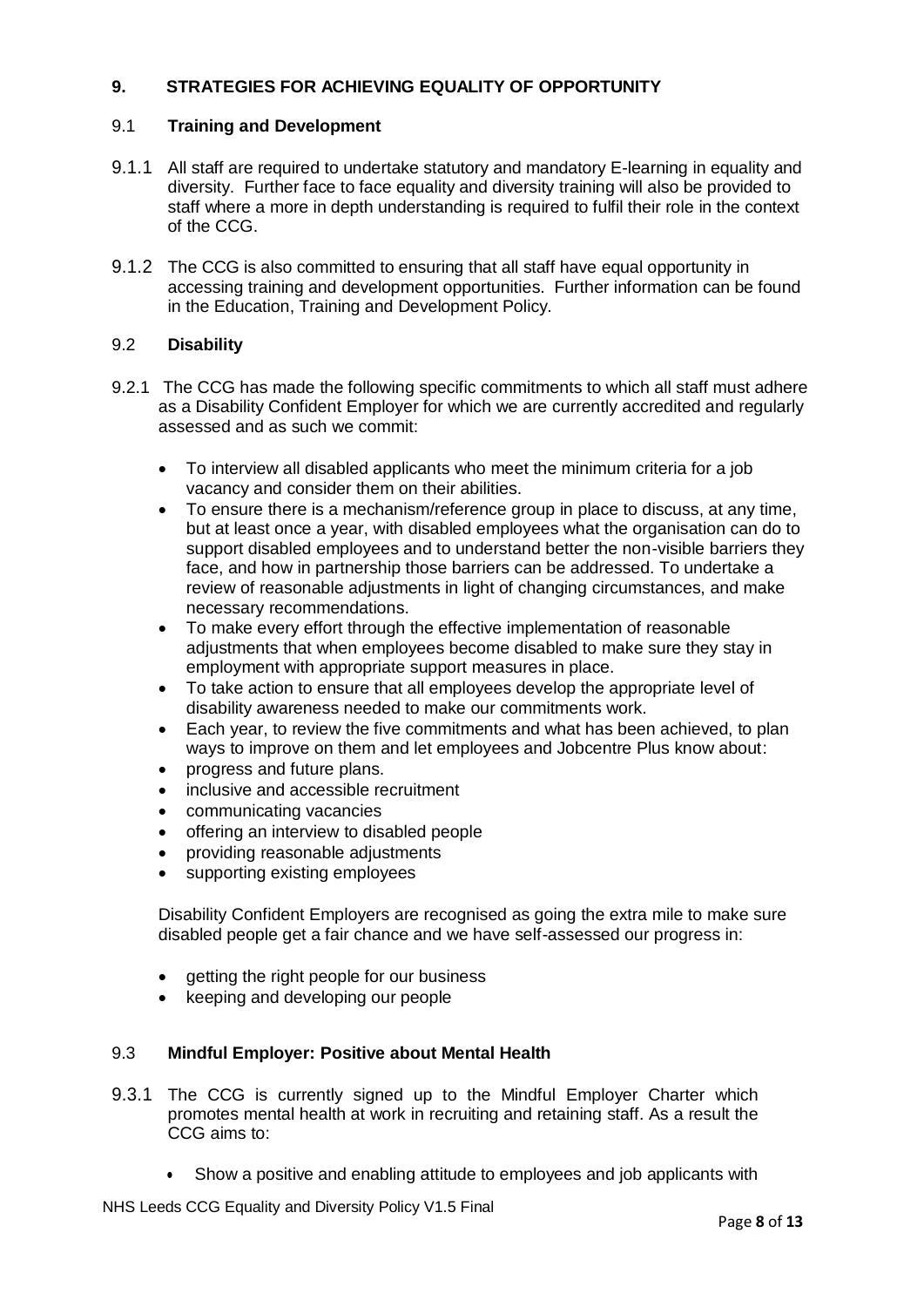mental health issues. This will include positive statements in local recruitment literature.

- Ensure that at least one member of staff involved in recruitment and selection are briefed on mental health issues and The Equality Act 2010, and given appropriate interview skills.
- Make it clear in any recruitment or occupational health check that people who have experienced mental health issues will not be discriminated against and that disclosure of a mental health problem will enable both employee and employer to assess and provide the right level of support or adjustment.
- Not make assumptions that a person with a mental health issue will be more vulnerable to workplace stress or take more time off than any other employee or job applicant.
- Provide non-judgemental and proactive support to individual staff that experience mental health issues.
- Ensure all line managers have information and training about managing mental health in the workplace.

## 9.4 **Recruitment and Selection**

## 9.4.1 **Advertising**

9.4.1.1 The CCG will take measures to ensure that where appropriate all sections of the community and the existing workforce are informed about job opportunities. All posts will be advertised either internally or externally. This may be done internally across the local health economy where this is justified, for example a citywide collaborative role hosted by one organisation. The intention is for all permanent positions to be advertised via NHS Jobs unless this is justified otherwise, for example, for internal training, development and promotion opportunities as appropriate. Recruitment solely on the basis of "by word of mouth" will not be deemed acceptable and may result in unlawful discrimination. Ring fencing and slotting in may limit advertising and will take place in line with Organisational Change and Redeployment Policies and Procedures.

## 9.4.2 **Selection**

- 9.4.2.1 Every role will have a detailed, up-to-date and relevant person specification, which describes relevant criteria. This will be used as a tool during the selection process. It is vital that the person specification does not include any criteria or requirements which are unnecessary for the post and which might exclude applicants from particular groups. Individuals will be appointed solely on the basis of their relevant experience, abilities and their suitability to do the job in accordance with the objective criteria laid down in an appropriate person specification. The interview structure will be consistently applied to all candidates.
- 9.4.2.2 In line with the Mindful Employer commitment, at least one interview panel member must have received the CCG's (or equivalent) recruitment and selection training. This is to ensure that recruiting managers comply with the Equality Act, and are familiar with the principle of equal opportunities and the CCG's approach to diversity. Interview panels must consist of a minimum of two people to eliminate bias. It is considered best practice to have three people on an interview panel where possible.

## 9.5 **NHS Equality Delivery System 2 and NHS Workforce Race Equality Standard**

9.5.1 The NHS Equality Delivery System 2 (EDS2) is an assurance framework to help the CCG improve services provided to local communities, consider local health inequalities and provide working environments free from discrimination. The CCG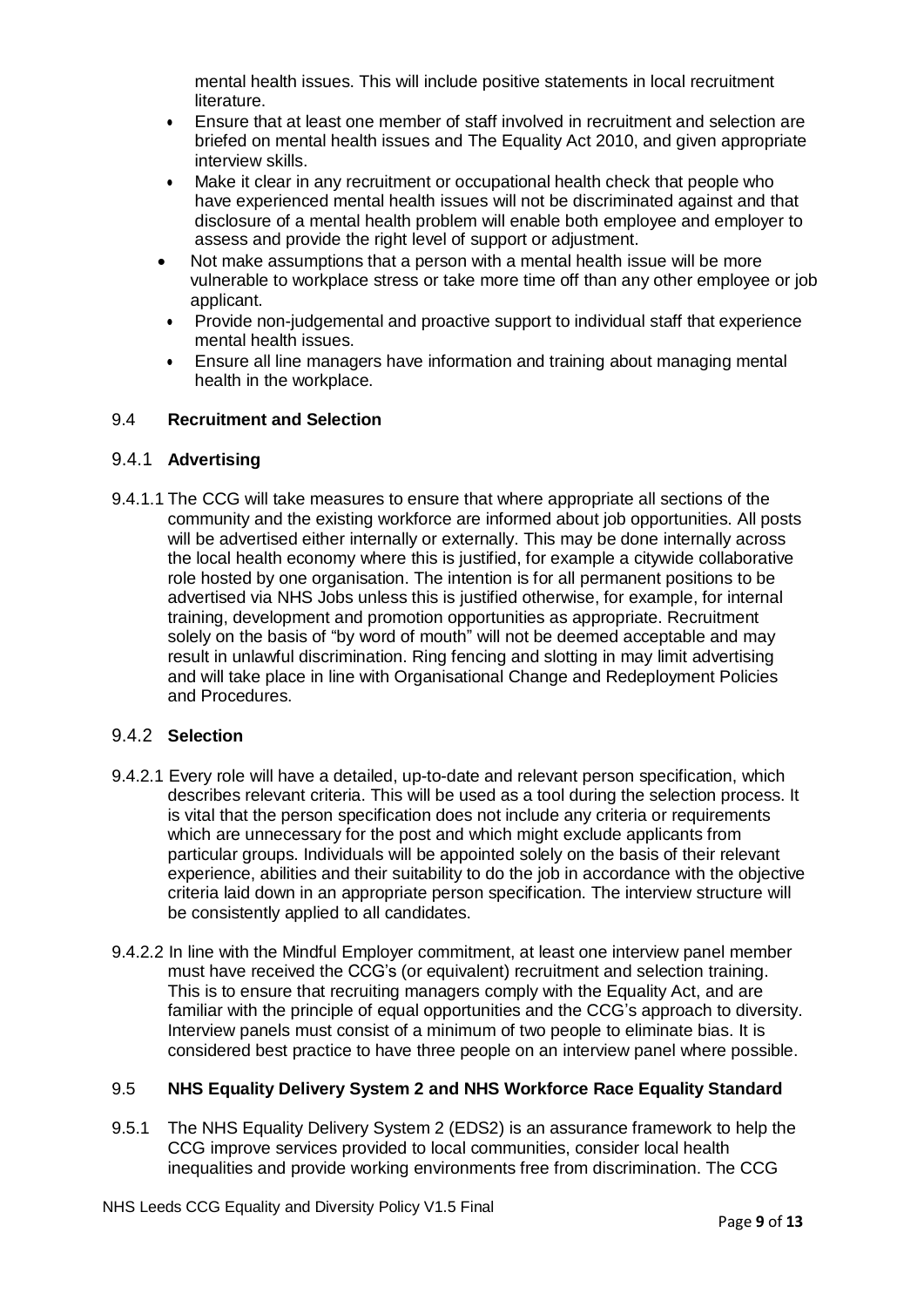regularly assesses itself against four goals outlined below, which have eighteen outcomes.

- Better health outcomes for all
- Improved patient access and experience
- Empowered, engaged and included staff
- Inclusive leadership at all levels
- 9.5.2 The NHS Workforce Race Equality Standard (WRES) assists the CCG in considering and reducing any identified differences between the treatment and experience of white and black and minority ethnic (BME) staff, taking necessary remedial action where required on the causes of ethnic disparities. There are nine indicators covering workforce indicators, staff survey findings and boards.
- 9.6 Further guidance on complying with the Equality Act 2010 and reasonable adjustments for all protected characteristics and can be found in the good practice guide.

#### <span id="page-9-0"></span>**10. MONITORING**

10.1 Monitoring is an essential part of the policy. The CCG produces quarterly and annual equality data on the workforce and board. Assessment and grading also takes place regularly on the EDS2 and annual reporting of the WRES. The Recruitment Team monitors demographic data from application forms. The annual staff survey information is also analysed where appropriate for any disparities in experience between groups. Information and issues are brought to the Workforce and Diversity Management Group and Senior Management Team for engagement and consideration.

## <span id="page-9-1"></span>**11. PROCEDURE FOR DEALING WITH COMPLAINTS**

11.1 Staff who feel they have been discriminated against on any grounds set out in this policy should initially raise their concerns with their line manager or another appropriate manager if the concerns relate to their line manager. Alternatively, staff may wish to discuss their concern with a member of the Human Resources Team or a staff side representative. It may be appropriate to deal with the matter under the CCG's Acceptable Standards of Behaviour Policy (Incorporating bullying, harassment and other behaviours which affect people's dignity at work) or the CCG's Grievance Policy where it cannot be resolved through informal discussion.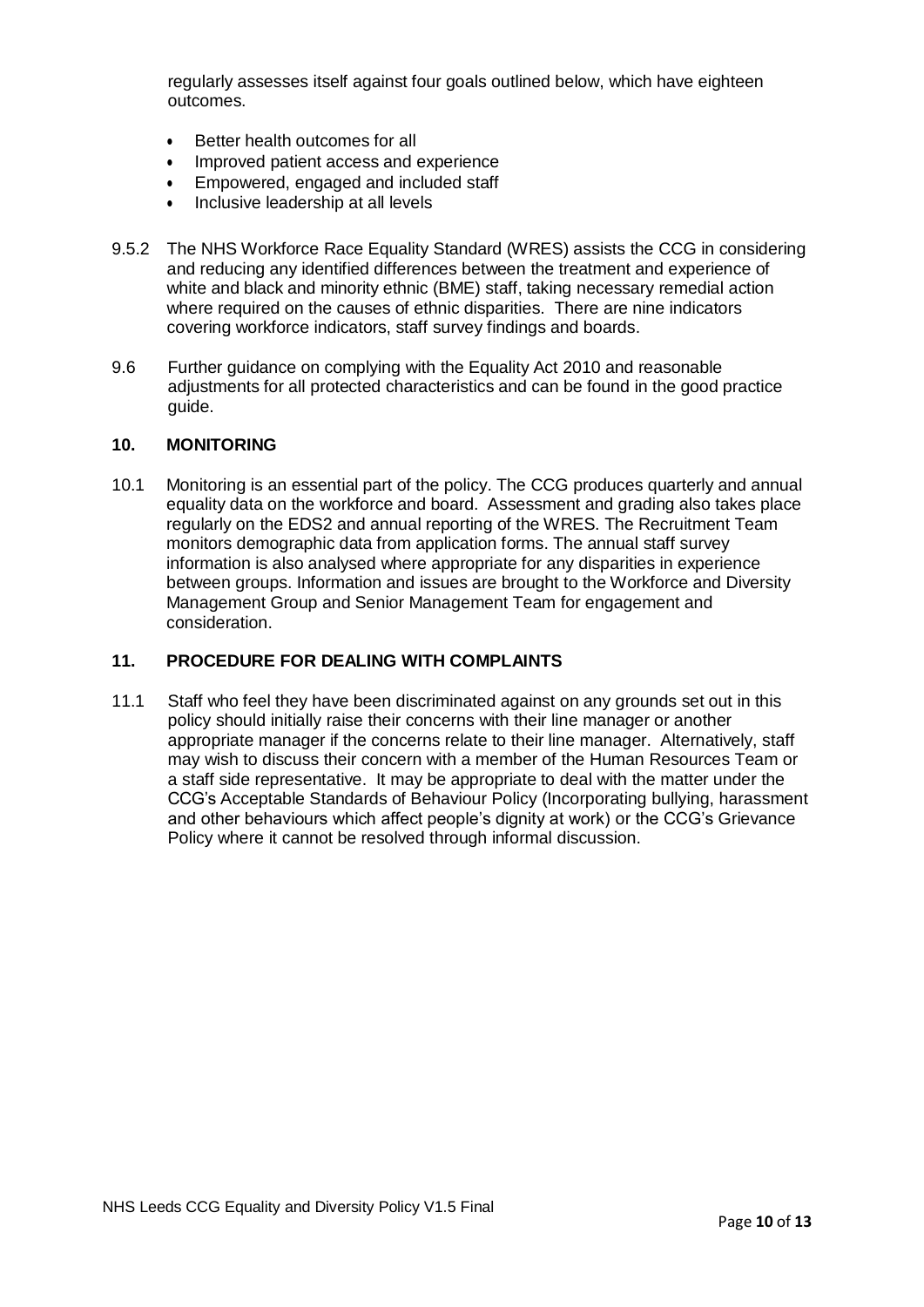# **Equality Impact Assessment**

| Title of policy                                        | <b>Equality and Diversity Policy</b>                                                       |                           |
|--------------------------------------------------------|--------------------------------------------------------------------------------------------|---------------------------|
| Names and roles of people completing the<br>assessment | Lynne Carter, Deputy Head of<br>Engagement and Equality, eMBED<br><b>Health Consortium</b> |                           |
| Date assessment started/completed                      | Start:<br>07/06/2018                                                                       | Completion:<br>07/06/2018 |

| 1. Outline          |                                                                     |
|---------------------|---------------------------------------------------------------------|
|                     |                                                                     |
| Give a brief        | This policy aims to eliminate discrimination, advances equality of  |
| summary of the      | opportunity and fosters good relations between different groups in  |
| policy              | respect of all protected characteristics as set out in the Equality |
|                     | Act 2010 and referred to at 3.1 of the policy.                      |
|                     |                                                                     |
| What outcomes do    | Equal opportunity and a discrimination free workplace.              |
| you want to achieve |                                                                     |
|                     |                                                                     |
|                     |                                                                     |

# **2. Analysis of impact**

This is the core of the assessment. Using the information above, detail the actual or likely impact on protected groups, with consideration of the general duty to; eliminate unlawful discrimination; advance equality of opportunity; foster good relations

 $\overline{1}$ 

|                   | Are there any likely<br>impacts?<br>Are any groups<br>going to be affected<br>differently?<br>Please describe. | Are these<br>negative or<br>positive? | What action will be taken to<br>address any negative impacts<br>or enhance positive ones?                                        |
|-------------------|----------------------------------------------------------------------------------------------------------------|---------------------------------------|----------------------------------------------------------------------------------------------------------------------------------|
| Age               | Yes                                                                                                            | Positive                              | The policy specifically provides<br>protection to the group to prevent<br>discrimination and provide<br>equality of opportunity. |
| <b>Carers</b>     | Yes                                                                                                            | Positive                              | The policy specifically provides<br>protection to the group to prevent<br>discrimination and provide<br>equality of opportunity. |
| <b>Disability</b> | Yes                                                                                                            | Positive                              | The policy specifically provides<br>protection to the group to prevent                                                           |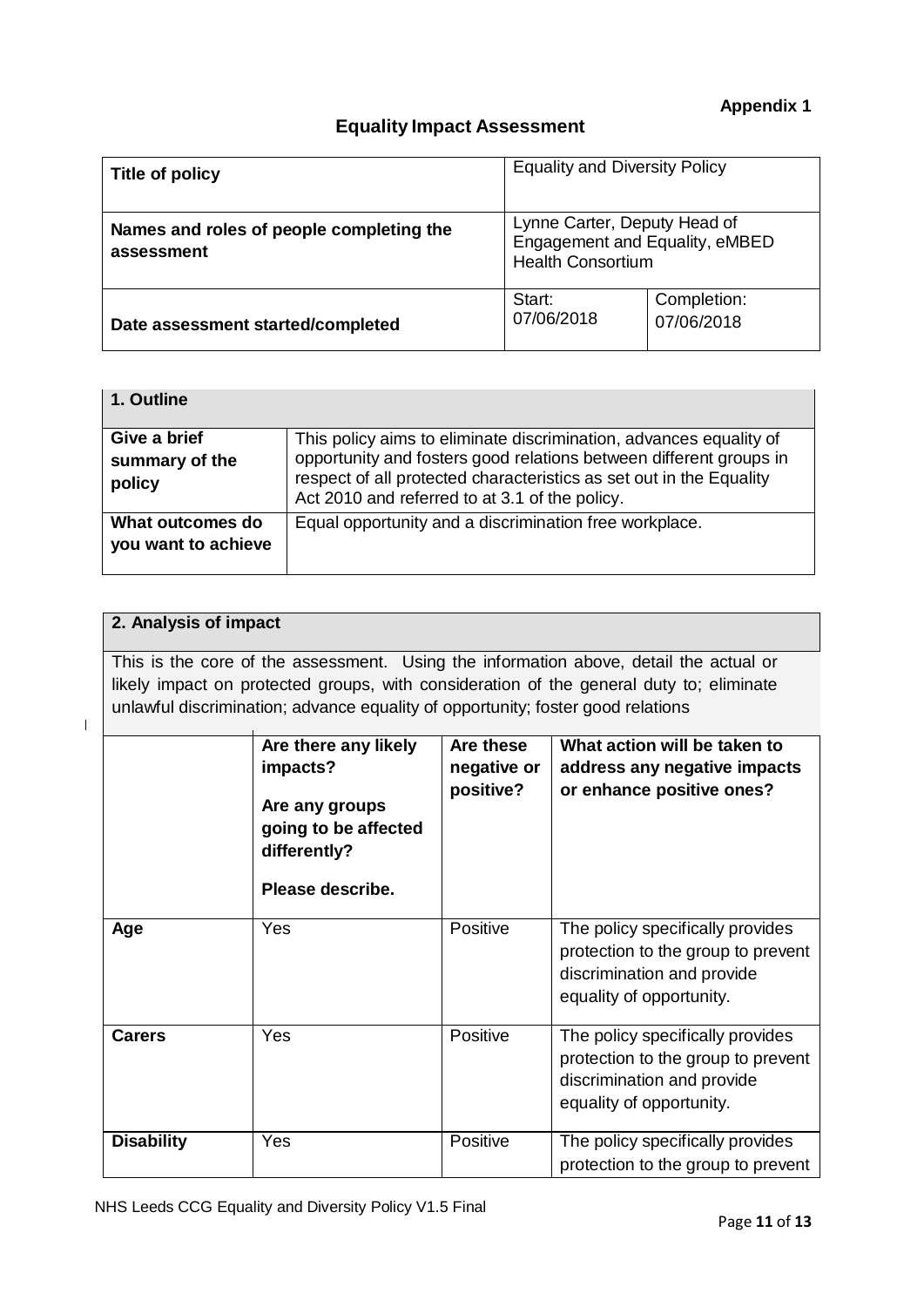|                                   |     |          | discrimination and provide<br>equality of opportunity. It also<br>includes the two ticks and<br>mindful employer accreditations<br>to make reasonable adjustments<br>etc. |
|-----------------------------------|-----|----------|---------------------------------------------------------------------------------------------------------------------------------------------------------------------------|
| <b>Sex</b>                        | Yes | Positive | The policy specifically provides<br>protection to the group to prevent<br>discrimination and provide<br>equality of opportunity.                                          |
| Race                              | Yes | Positive | The policy specifically provides<br>protection to the group to prevent<br>discrimination and provide<br>equality of opportunity.                                          |
| <b>Religion or</b><br>belief      | Yes | Positive | The policy specifically provides<br>protection to the group to prevent<br>discrimination and provide<br>equality of opportunity.                                          |
| <b>Sexual</b><br>orientation      | Yes | Positive | The policy specifically provides<br>protection to the group to prevent<br>discrimination and provide<br>equality of opportunity.                                          |
| Gender<br>reassignment            | Yes | Positive | The policy specifically provides<br>protection to the group to prevent<br>discrimination and provide<br>equality of opportunity.                                          |
| <b>Pregnancy and</b><br>maternity | Yes | Positive | The policy specifically provides<br>protection to the group to prevent<br>discrimination and provide<br>equality of opportunity.                                          |
| Marriage and<br>civil partnership | Yes | Positive | The policy specifically provides<br>protection to the group to prevent<br>discrimination and provide<br>equality of opportunity.                                          |
| <b>Other relevant</b><br>group    | Yes | Positive | The policy specifically provides<br>protection to the group to prevent<br>discrimination and provide<br>equality of opportunity.                                          |